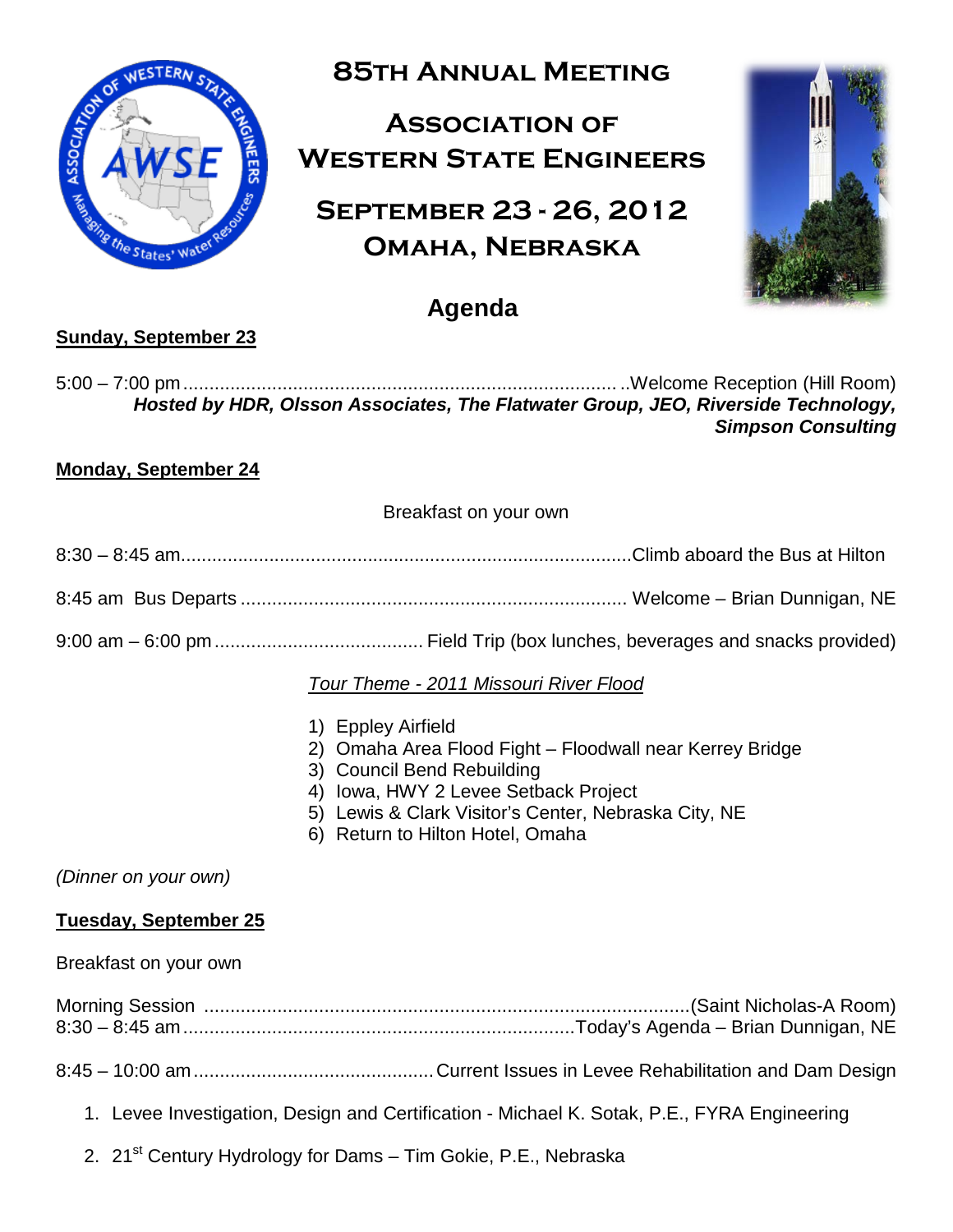| 1. Water Needs for Oil & Gas Well Drilling & Fracturing - Pat Tyrrell, P.E., Wyoming                                                                                                                                                                                                                                      |
|---------------------------------------------------------------------------------------------------------------------------------------------------------------------------------------------------------------------------------------------------------------------------------------------------------------------------|
| 2. Natural Flows and the COE Allocation Study - Todd Sando, P.E., North Dakota                                                                                                                                                                                                                                            |
| 3. Energy Regulation in an Energy-Poor State - Gary Spackman, P.E., Idaho                                                                                                                                                                                                                                                 |
|                                                                                                                                                                                                                                                                                                                           |
|                                                                                                                                                                                                                                                                                                                           |
|                                                                                                                                                                                                                                                                                                                           |
| 1. Causes of Drought in the Great Plains -<br>Bob Oglesby, Climatologist - University of Nebraska-Lincoln (UNL)                                                                                                                                                                                                           |
| 2. The Drought of 2012: A Look Back and a Look Forward - Mark Svoboda, Climatologist – (UNL)                                                                                                                                                                                                                              |
| 3. Future Drought Management - Don Wilhite, Climatologist – (UNL)                                                                                                                                                                                                                                                         |
|                                                                                                                                                                                                                                                                                                                           |
|                                                                                                                                                                                                                                                                                                                           |
| 1) Call to Order - Brian Dunnigan, NE<br>2) Review/Correct Minutes of the 84 <sup>th</sup> Annual Meeting<br>3) Review/Amend Business Meeting Agenda<br>4) Nomination of Officers by Committee Recommendation<br>5) Solicit Constitution Amendments<br>6) Review Committee Meeting Agendas<br><b>Other Business</b><br>7) |
|                                                                                                                                                                                                                                                                                                                           |
| Hosted by HDR, Olsson Associates, The Flatwater Group, JEO, Riverside Technology,<br><b>Simpson Consulting</b>                                                                                                                                                                                                            |
| Dinner Speaker: Blake Bell, Homestead National Monument<br>(topic: $150th$ Anniversary of the Homestead Act)                                                                                                                                                                                                              |